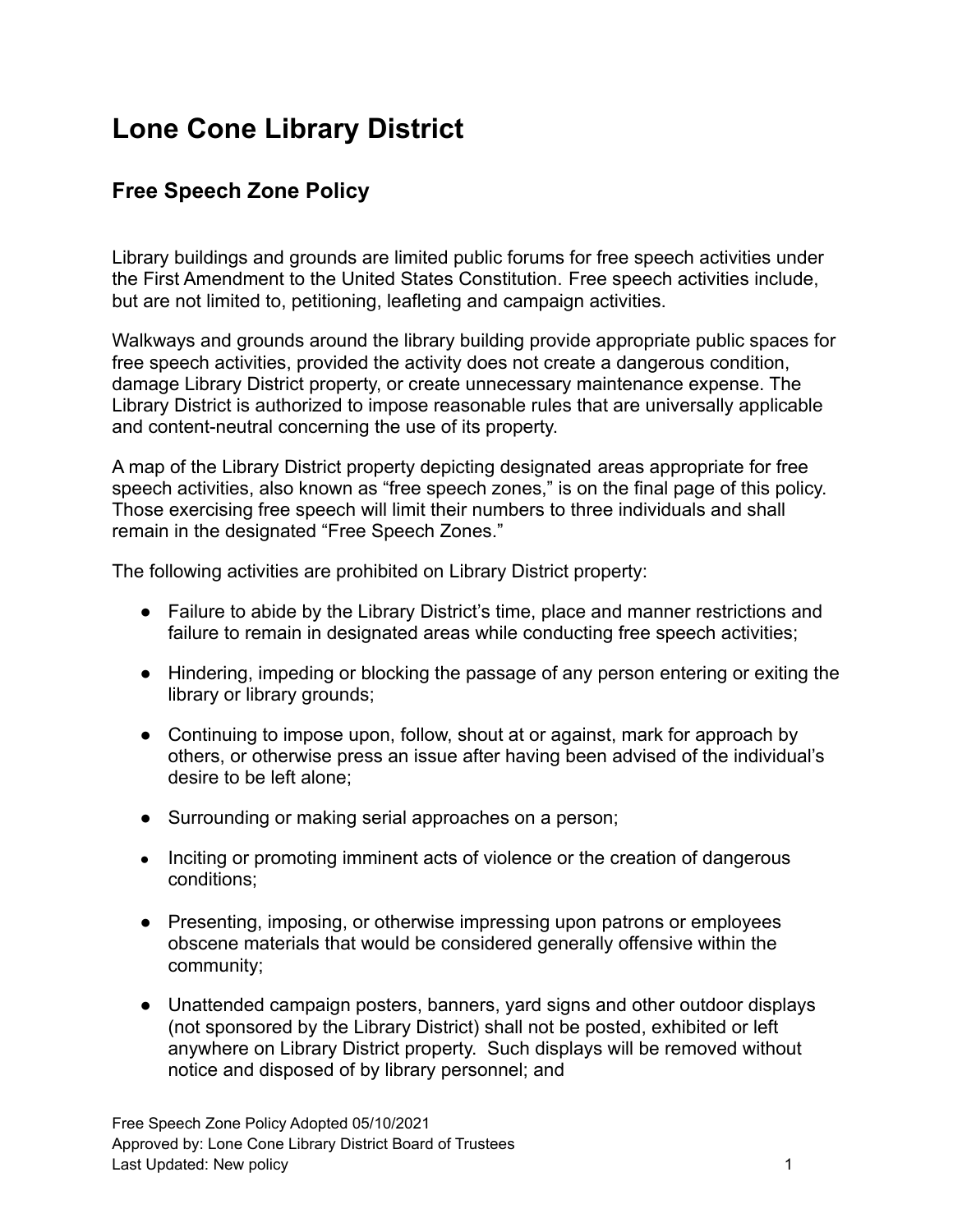● Promotion of for-profit activities, including public solicitation of funds, advertising, vending, peddling or product sampling is prohibited.